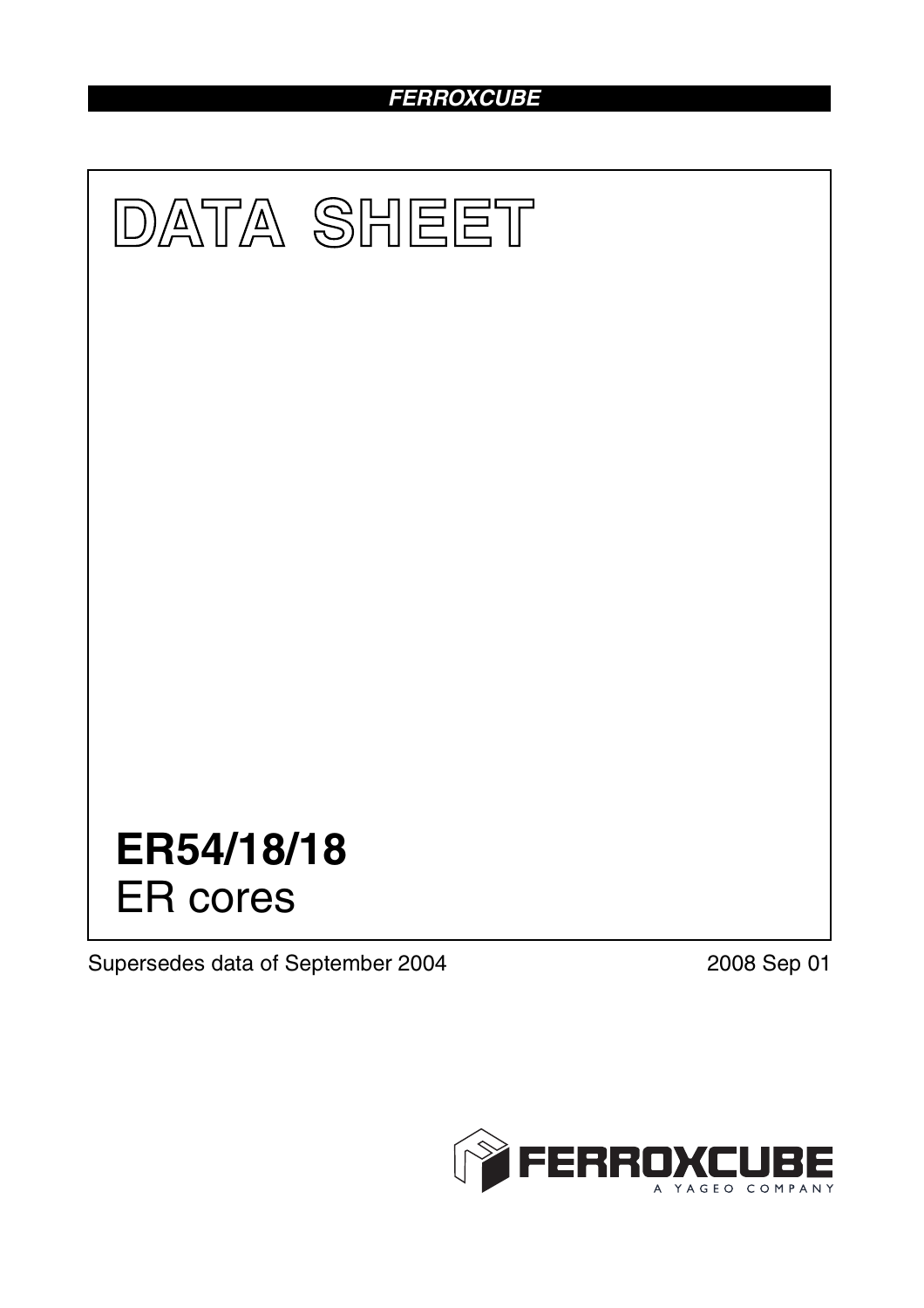## ER cores **ER54/18/18**

#### **CORE SETS**

### **Effective core parameters**

| <b>SYMBOL</b>             | <b>PARAMETER</b>  | <b>VALUE</b> | <b>UNIT</b>     |
|---------------------------|-------------------|--------------|-----------------|
| $\Sigma(I/A)$             | core factor (C1)  | 0.370        | $mm-1$          |
| $V_{e}$                   | effective volume  | 23000        | mm <sup>3</sup> |
| $I_e$                     | effective length  | 91.8         | mm              |
| $\mathsf{A}_{\mathsf{e}}$ | effective area    | 250          | mm <sup>2</sup> |
| Amin                      | minimum area      | 240          | mm <sup>2</sup> |
| m                         | mass of core half | $\approx 61$ | g               |



#### **Core halves**

Clamping force for  $A_L$  measurements, 50  $\pm$ 20 N. Gapped cores are available on request.

| <b>GRADE</b> | $A_L$<br>(nH)  | μe             | <b>AIR GAP</b><br>$(\mu m)$ | <b>TYPE NUMBER</b> |
|--------------|----------------|----------------|-----------------------------|--------------------|
| 3C90         | 6100 $\pm$ 25% | $\approx$ 1800 | $\approx 0$                 | ER54/18/18-3C90    |
| 3C94         | $6100 + 25%$   | $\approx$ 1800 | $\approx 0$                 | ER54/18/18-3C94    |

#### **Properties of core sets under power conditions**

|              | B (mT) at                                       |                                                 | CORE LOSS (W) at                                 |                                                |
|--------------|-------------------------------------------------|-------------------------------------------------|--------------------------------------------------|------------------------------------------------|
| <b>GRADE</b> | $H = 250$ A/m;<br>$f = 25$ kHz;<br>$T = 100 °C$ | $f = 25$ kHz;<br>$B = 200 mT$ ;<br>$T = 100 °C$ | $f = 100$ kHz;<br>$B = 100 mT$ ;<br>$T = 100 °C$ | f = 100 kHz;<br>$B = 200 mT$ ;<br>$T = 100 °C$ |
| 3C90         | $\geq$ 320                                      | $≤ 2.8$                                         | $\leq 2.9$                                       |                                                |
| 3C94         | $\geq 320$                                      |                                                 | $\leq 2.3$                                       | $\leq$ 12.5                                    |